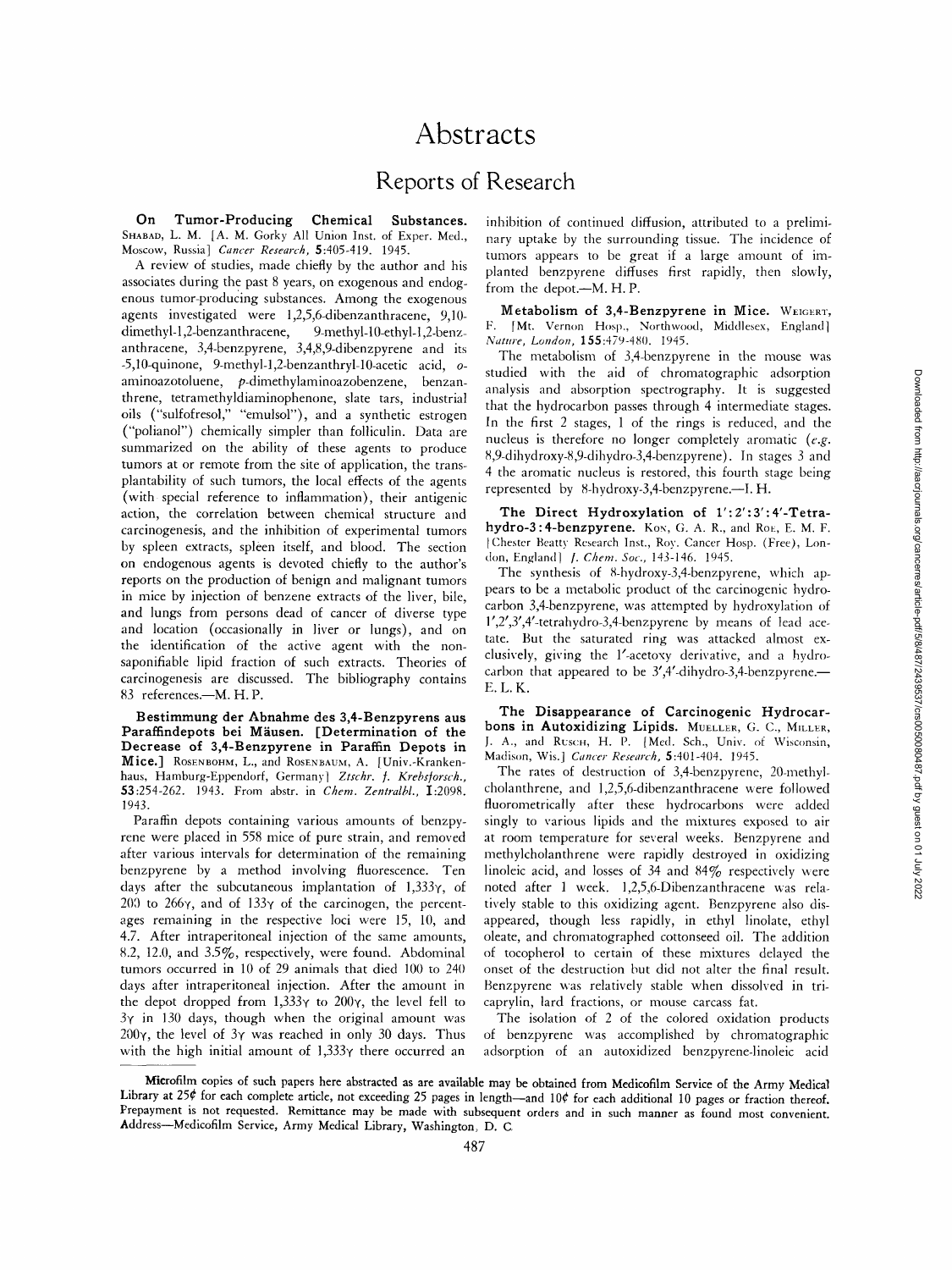mixture on activated alumina. These compounds were identified as 3,4-benzpyrene-5,8-quinone and 3,4-benzpyrene-5,10-quinone by mixed chromatographs with the authentic quinones and by their absorption spectra.-Authors' abstract..

**The Recovery of Carcinogenic Hydrocarbons**  from Solution by the Use of Picric Acid. *JONES, R. N.,* and JAMIESON, I. R. [Queen's Univ., Kingston, Canada] *Cancer Research,* 5:341-345. 1945.

Dibenzanthracene, benzpyrene, and methylcholanthrene, 0.5 to 5.0 mgm., can be removed from ethanolic solution by conversion to picric acid complexes. The recovery yields, estimated by ultraviolet spectrophotometry, were 70 to 90% for dibenzanthracene, 30 to 60% for benzpyrene, and 20 to 40% for methylcholanthrene. Satisfactory recoveries have been obtained in the presence of large excesses of stanolax, a neutral mineral oil; from this it may be inferred that the technic is applicable to the extraction of small amounts of carcinogenic hydrocarbons from neutral oils of biological origin.

Fluorescent neutral oils can be obtained from the nonsaponifiable fractions of human livers after removal of sterol by crystallization, chromatographic adsorption, and high vacuum distillation. These concentrates when treated with picric acid in the absence of stanolax did not form picric acid complexes; the "adsorbates" reported by Jones and May *(Cancer Research,* 4:303. 1944; abstr, in *ibid.,*  4:389. 1944) are now believed to have been mechanical mixtures.--Authors' abstract.

**Healing of Wounds in the Skin of Mice Painted**  with 20-Methylcholanthrene. SILBERBERG, M., and SILBERBERG, R. [Jewish Hosp., and St. Louis City Hosp., St. Louis, Mo.] *Arch. Path.,* 39:257-264. 1945.

Methylcholanthrene applied to the epidermis of mice before the making of a wound influences the course of regeneration in a way similar to benzpyrene. The application of methylcholanthrene for 2 weeks or for 1 month intensifies proliferation and migration of the epithelial cells, and thus hastens the healing of the wound. But after 3 months of treatment with methylcholanthrene, cell migration is markedly inhibited and wound healing delayed in spite of the greatly increased proliferation of the epidermal cells. Between these two phases there is an intermediate stage in which the effect of methylcholanthrene differs from that of benzpyrene so far as the inhibition of cell migration is only transitory in the case of methylcholanthrene and is subsequently compensated for by rapid epithelization of the wound. The effect of methylcholanthrene on healing of wounds is thus a more quantitatively graded one than that of benzpyrene.-Authors' summary. (J. G. K.)

**Tissue Nucleic Acids. 3. The Nucleic Acid and Nucleotide Content of Liver Tissue.** DAVIDSON, J. N., and WAVMOUTH, C. [Univ. of Aberdeen, Aberdeen, Scotland] *Biochem. l-,* 38:379-385. 1944.

The content of nucleoprotein, nucleotide, and nucleoside was determined: in the liver of normal male and female rats (a); in the liver of fasting, pregnant, and embryo rats; in regenerating liver; in liver tumors induced in 100 or 150 days by food containing dimethylaminoazobenzene in arachis oil (b); and in the liver of

control rats receiving arachis oil only (c). The water content was higher in (b) than in (a). Nucleoprotein phosphorus in dry liver was higher in (b) than in (c) and higher in (c) than in (a). "In the 100-day tumours the nucleotide concentration is significantly lower on a wet-weight, but not on a dry-weight, basis than that of the controls. No appreciable variations in the nucleoside + free purine fraction were found." About  $80\%$ of the nucleic acid in (a) and (c) was ribonucleic acid. The proportion of desoxyribonucleic acid was higher in (b) than in  $(a)$ .-E. L. K.

**Tissue Changes in Experimental Mice Treated**  with Pentose Nucleotides. PARSONS, L. D. [London Hosp., London, England] *1. Path. & Bact.,* 57:9-20. 1945.

Large ring-like deposits of amyloid appeared around the Malpighian bodies of the spleen in:

(a) mice receiving injections of a commercial preparation, given clinically for agranulocytosis, of the sodium salts of ribonucleotides (8% watery solution with  $0.3\%$ cresol) from yeast (referred to below as "nucleotide"); the change was seen after from 17 to 100 days (5 injections weekly); and

(b) CBA mice bearing grafted generations of sarcoma induced in this strain by methylcholanthrene; the change occurred in 93% of the mice grafted.

Amyloid change was not found in normal or in irradiated mice, or, before the development of the tumor, in mice (stock or CBA) receiving carcinogenic'compounds  $(1.2.5.6$ -dibenzanthracene-9,10-endo- $\alpha$ B-succinic acid or methylcholanthrene).

In (a), no tumors were induced. Leukocytosis (up to 62,000) of both polymorphs and lymphocytes occurred, and the former sometimes outnumbered the latter. Lymph nodes showed increase of reticulum cells, of plasma cells, and of myeloid cells; giant cells occasionally appeared. Amyloid change occurred in the liver also. The spleen was of less than normal size. Nucleotide injection did not accelerate tumor induction by 1,2,5,6-dibenzanthracene-9,10-endo- $\alpha\beta$ -succinic acid.

In (b), simultaneous treatment with nucleotide increased the growth of the grafts and greatly lessened the resistance of old CBA mice to these grafts. In grafted mice, nucleotide injection may lessen the incidence of amyloid change; this anomaly is under investigation. The high leukocytosis usually present in the blood of the grafted mice did not scent to be affected by treatment with nucleotides.

The similarity of the amyloid changes in (a) and (b) suggests that in (b) nucleotides may be liberated from the tumor. The investigation is to be extended with the use of pure nucleotides prepared by Professor 1. M. Gulland. In an addendum Professor H. M. Turnbull describes the staining reactions which show that the substance in question is mouse amyloid.-E. L. K.

**The Influence of Diet on the Production of**  Tumors of the Liver by Butter Yellow. OPIE, E. L. *[Rockefeller* Inst., New York, N. Y.] *1. Exper. Med.,* 80:219- 230. 1944.

It was found that the frequency of the production of tumors by p-dimethylaminoazobenzene was directly re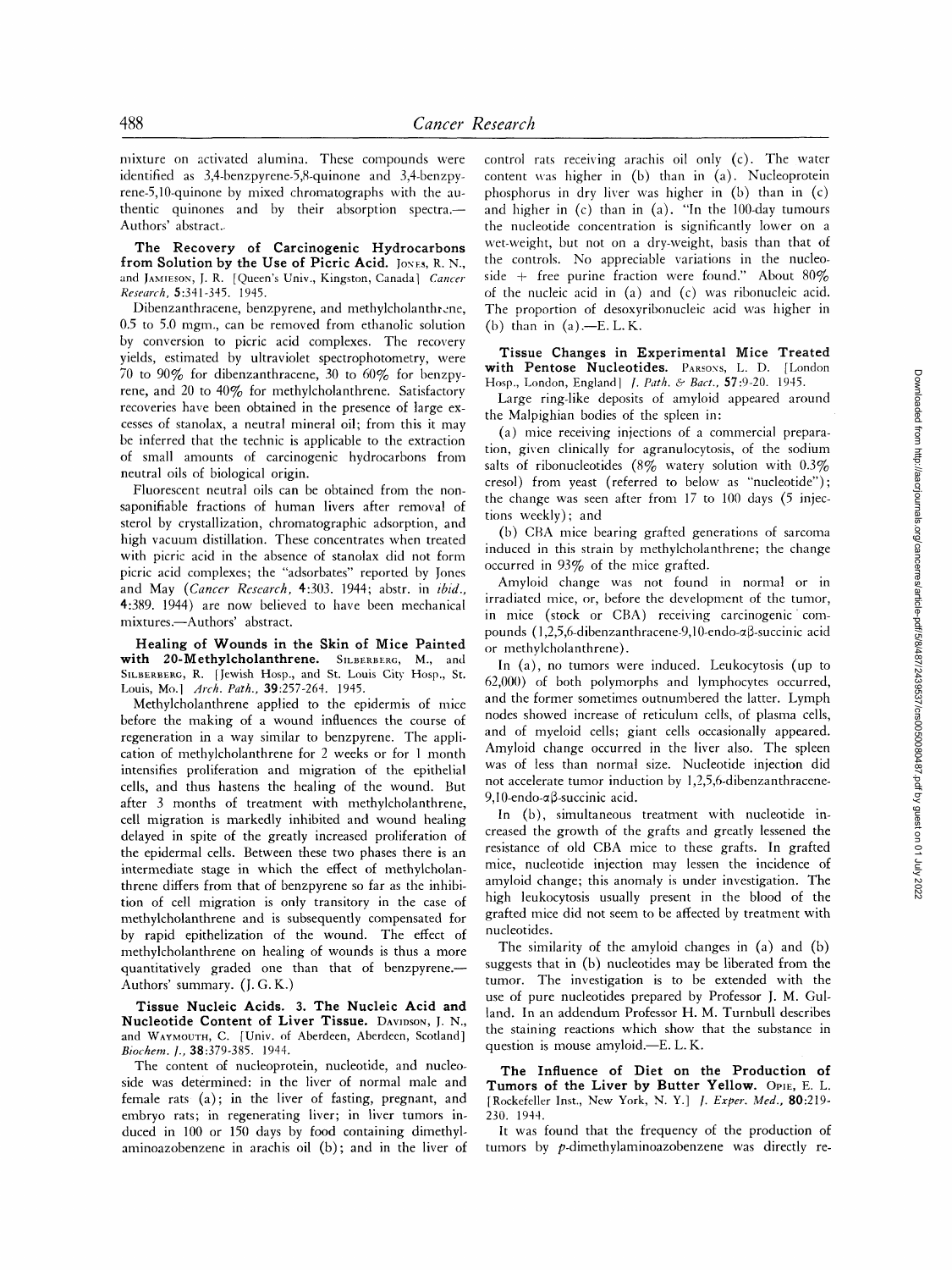lated to the amount of fat and the presence of rice in the diet, and to the production of liver cirrhosis by the diet. The presence of fat in the diet hastened the appearance of tumors, and the substitution of rice for sugar in the diet increased the frequency of tumor production. Also it was observed that although p-dimethylaminoazobenzene produced tumors in the absence of liver cirrhosis, the frequency of tumors increased with the severity of cirrhosis. The agency by which rice favors the production of hepatic tumors is not yet known.--D.S.

**The Influence of Caloric Restriction and of Dietary Fat on Tumor Formation with Ultraviolet Radiation.** RUSCH, H. P., KLINE, B. E., and BAUMANN, C. A. [Med. Sch., and Coll. of Agric., Univ. of Wisconsin, Madison, Wis.] *Cancer Research,* 5:431-435. 1945.

The influence of calories on the development of tumors due to ultraviolet irradiation was determined in strain C albino mice, and the effect of the fat in the diet and its relation to the caloric content was investigated at the same time. The amount of ultraviolet irradiation received by the mice was approximately  $3.6 \times 10^7$  ergs/cm<sup>2</sup> daily. The animals were divided into 4 groups of 48 each. Two groups received a calculated *6.7* calories per mouse per day, and the other 2 an average of 9.7. One group on the high, and one on the low calorie level were given a low amount of fat in the diet, whereas the 2 other groups were given a moderate amount of fat. At the end of 9 months the incidence of ear tumors in the 4 groups of mice was as follows:  $87\%$  in the high calorie-low fat group, 63% in the high calorie-moderate fat group, 24% in the low calorie-moderate fat group, and  $7\%$  in the low calorie-low fat group.

The data of this experiment and of others previously recorded suggest that most of the accelerating action of fat on tumor formation can be explained on the basis of an increased caloric intake, but that fat *per se* also appears to increase the rate of tumor formation. The latter effect is particularly evident when the total intake of calories is restricted.--Authors' abstract.

**Studies on Cancer. I. The Relationship of Function, Light and Temperature to Growth by Mitosis.**  BLUMENFELD, C. M. [West. Reserve Univ., and Univ. Hosps., Cleveland, Ohio] *Arch. Path.,* 38:321-325. 1944.

Numerous observations made on 7 litters of Wistar rats indicated that in the young animals there was regularly a diurnal variation of the volume of urine excreted, with the rate of mitosis in the renal cortex varying inversely with this volume. The same animals likewise showed regularly a diurnal variation in the weight of food eaten, and the rate of mitosis in the submaxillary glands varied inversely with this. On the other hand, variations in light and dark for a period of 2 days and small changes in temperature of body or room have no effect on, or relationship to, the diurnal periodicity of mitotic activity in the epidermis of the albino rat. The data seemed to the author to provide a factual basis for the view that function restrains growth.-J. G. K.

**Experimental Roentgen** Injury. V. **Effects on Hematopoietic Reserves and Regenerative Capacity.**  HENSHAW, P. S., THOMPSON, J. W., and MEYER, H. L. [Nat. Cancer Inst., Bethesda, Md.] *I. Nat. Cancer lnst.,* 5:233-247. 1945.

The additive effects of x-rays in doses ranging from 12.5 to 400 r were studied in C3H male mice. It was found that the number of treatments required to bring the blood lymphocyte level below 4,000 per cu. mm. became less, and the period of recovery became longer, as the experiment progressed. Eventually all the animals developed a persisting lymphopenia, and irrespective of the size of the treatment doses this persisting lymphopenia occurred when the accumulated doses reached 300 to 500 r. These results were interpreted as indicating that the effects of subliminal doses of x-ray are additive, that destruction of lymphocytes occurs with each small dose, that the rate of this destruction must exceed that of lymphocyte production, and that the persisting lymphopenia marks the beginning of lymphoid reserve exhaustion. The remarkable ability of hematopoietic tissue, especially bone marrow, to regenerate was also discussed.--R. A. H.

**Effect of X-Rays on the Transmissibility of Fowl**  Sarcoma in Its Nonfilterable Phase. MISZURSKI, B., PIKOVSKI, M., GOLDHABER, G., and DOLJANSKI, L. [Hebrew Univ., Ierusalem, Palestine] *Cancer Research,* 5:422-425. 1945.

Five out of 10 slowly growing Rous fowl sarcomas were found to be nontransmissible by both Berkefeld and paperpulp-sand filtrates. After irradiation with doses lethal for the sarcoma cells, but practically harmless to the causative agent, 3 of these 5 tumors could be transmitted, while the remaining 2 could not. The significance of these findings for the understanding of the so-called nonfilterable phase of the fowl tumors is discussed.--Authors' summary.

**Methylcholanthrene Papillomas and the Virus**  Problem. WOGLOM, W. H. [Coll. of Physicians and Surgeons, Columbia Univ., New York, N. Y.] *Cancer Research,* 5:420-421. 1945.

Of 131 mice inoculated with extracts of methylchotanthrene papillomas, not a single one developed a tumor. -Author's summary.

**The Effect of Progesterone and Testosterone Propionate on the Growth of Mammary Cancer in Mice.** HEIMAY, J. [Coll. of Physicians and Surgeons, Columbia Univ., New York, N. Y.] *Cancer Research,* 5:426-430. 1945.

Subcutaneous injections of testosterone propionate and progesterone were given for some 6 months to female mice of the Rill strain. The treated animals were between 2 and 6 months of age. During this age period spontaneous mammary adenocarcinoma rarely appears in this strain. The incidence of these tumors in untreated animals between 6 and 12 months of age ranges between 54 and 90%. This incidence is reduced to 16.6% after prbgesterone and to 6.2% after progesterone combined with testosterone propionate. Ninety-six injected mice were observed until death or for more than 1 year. Eighteen animals, similarly treated and then inoculated with carcinoma or sarcoma, grew the transplanted tumor. Testosterone propionate and progesterone do not inhibit malignant growth after it is established. These hormones probably initiate involutionary changes in the normal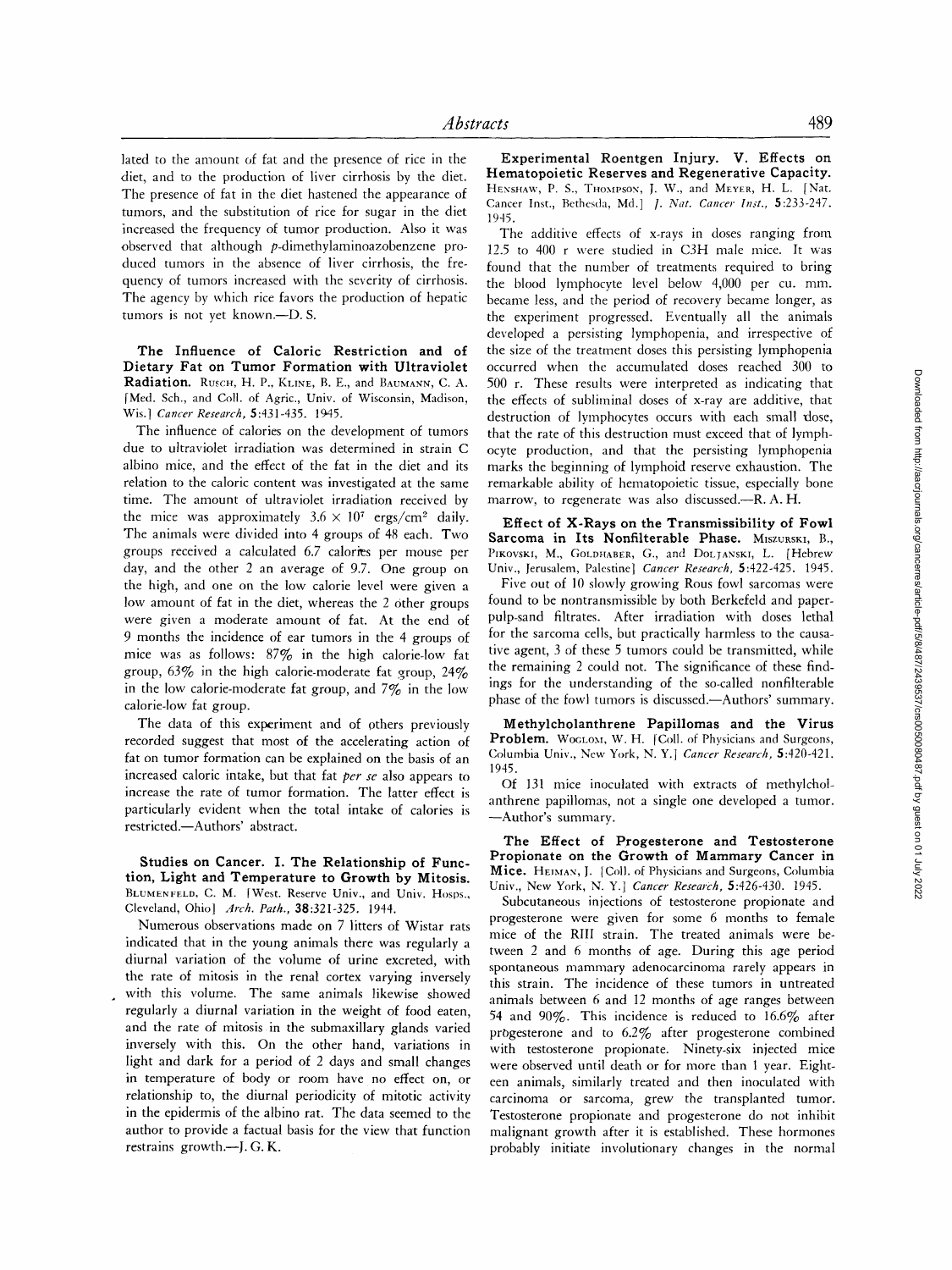mammary gland of young females, which interfere with the early stages of abnormal growth.--Author's abstract.

**Some Endocrinologic Considerations of Canine Neoplastic Diseases.** MULLIGAN', R.M. [Univ. of Colorado Sch. of Med., Denver, Colo.[ *Arch. Path.,* 39:162-171. 1945.

A review of the literature on canine oncology revealed several leads that might be followed in future investigation of neoplasms of the endocrine glands and of the genital tracts of both sexes. These included a syndrome of feminization in male dogs associated with testicular carcinoma, the relation between benign prostatic hypertrophy and castration, the coexistence of changes in the female genital tract with cysts and solid tumors of the ovary, the presence of hyperinsulinism with neoplasms of the pancreatic islets, the problem of the interpretation of proliferation of interstitial cells of the testes, the paucity of neoplasms reported for the pituitary, parathyroid, thymus and adrenal glands, the possible etiologic connection of hormones with venereal sarcoma, and the embryologic and hormonologic aspects of mammary tumors.--Author's summary.  $(I, G, K.)$ 

**The Cytology of the Contagious (Venereal) Tumour of the** Dog. JACKSON, C. [Onderstepoort, Union of South Africa] Onderstepoort J. Vet. Sc. & Animal Indust., 20:97-I 18. 1944.

From a cytological study of the contagious venereal tumor of dogs, it is shown that the tumor cells are exceedingly rich in lipid globules, a feature that has previously been overlooked because the globules are dissolved out from paraffin sections, and because in frozen sections they are refractory to the customary methods for demonstration of fatty substances. To stain these globules, a specially devised acetic-carbol-sudan method is recommended. Current views-that the tumor is composed of round cells or of reticulum cells--the author believes to depend entirely on post-fixation artefacts. From present conceptions of the structure of large lymphocytes (lymphoblasts), he finds it difficult to identify the tumor cells with these elements, and suggests that the present results afford support for his alternative theory, that the contagious venereal tumor may be an apolar neuroblastoma.  $-A.H.$ 

**Anti-Reticular Cytotoxic Serum as a Means of**  Pathogenetic Therapy. BOGOMOLETS, A. A. Am. Rev. *Soviet Med.,* 1:101-112. 1943.

The treatment of infections, fractures, diseases of the nervous system, and cancer is described.

The cellular elements of the connective tissue have been found by the author and his co-workers to increase the resistance of the body to cancer: the fibroblasts and microphages form a strong line of demarcation around cancer foci, hinder their infiltration of the adjacent tissues, and by growing into the tumors help replace cancer cells with benign tissue, while the macrophages seem to destroy the carcinogenetic cellular elements. These protective reactions are stimulated by small doses, inhibited by large doses, of anti-reticular cytotoxic serum (ACS).

ACS is produced for human therapeutic (subcutaneous) use by inoculating horses with the cells of the spleen and bone marrow from persons who died suddenly without infectious disease. Its use is reported to have considerably

diminished the recurrence rate after operations for gastric and thoracic cancer. In inoperable cancer, ACS has improved the general condition of the patients, sometimes prolonged life, abolished or reduced pain, and led to the disappearance of metastases.

In experiments upon tumor transplantation in animals, although large doses of ACS favored the progressive development of the transplants, small doses greatly reduced the number of takes. A continuation of the experiments revealed the complete disappearance of large "carcinogenous tumors," and a decrease in the number of lung metastases, in mice receiving the serum.

This is a general article without presentation of original data for evaluation.--M. H. P.

**A Method of Preparing and Preserving Anti-**Reticular Cytotoxic Serum. MARCHUK, P. D. *J. méd. de l'Acad, d. Sc. de la RSS d'Ukraine,* 9:1175-1189. 1939; *Am. Rev. Soviet Med.,* 1:113-123. 1943.

Details are given of the preparation, assay, preservation, properties, and dosage of anti-reticular cytotoxic serum for use in investigations of cancer and other diseases in man and the lower animals.—M. H. P.

**Anti-Reticular Immune Serum: Its Action Demonstrated . by Tissue Culture Technique.**  POMERAT, C. M., and ANIGSTEIN, L. [Med. Branch, Univ. of Texas, Galveston, Texasl *Science,* 100:456. 1944.

The inhibiting action of anti-reticular cytotoxic serum (ACS) on the growth of certain tissues, reported by Bogomolets *(Am. Rev. Soviet Med.,* 1:101. 1943; abstr. appears earlier on this page), has been studied in experiments *in vitro.* The ACS used was prepared by immunizing rabbits against spleen and rib marrow of guinea pigs. It inhibited the cellular outgrowth of adult guinea pig spleen in tissue culture, but not that of chick embryo spleen.--M. H. P.

**Some Pharmacological and Biological Effects of**  the Latex of Ficus Carica L. ULLMAN, S. B., HALBER-STAEDTER, L., and LEIBOWITZ, I. [Hebrew Univ., Jerusalem, Palestine] *Exper. Med. & Surg.,* 3:11-23. 1945.

Latex from the fig tree, *Ficus carica L.,* given subcutaneously, inhibited the growth of subcutaneously transplanted benzpyrene sarcomas B, 616, and 2192 in rats. An alkaloid fraction (A) of the latex, and a nondialyzable, nonprotein, nonalkaloid fraction (C), injected subcutaneously into rats, rendered them practically nonsusceptible to subsequent subcutaneous transplantation of benzpyrene sarcoma 616. The same fractions, given subcutaneously and intravenously, produced regression of 30 to 50% of intraperitoneal and subcutaneous sarcoma transplants. The unfractionated latex and a globulin fraction had a strongly necrotic action on the skin, and when injected intravenously were very toxic. An alcohol-soluble fraction produced anemia. The susceptibility of benzpyrene sarcoma 616 to the therapeutic action of x-rays, which normally is very low, was increased considerably by subcutaneous injection of fractions A and C.--M. H.P.

Progress in Cancer Research. MORTON, J. J. [Univ. of Rochester Sch. of Med. and Dent., Rochester, N. Y.] *Connecticut M. 1.,* 9:167-177. 1945.

The main advances in cancer research are discussed under the headings: new experimental material; tissue